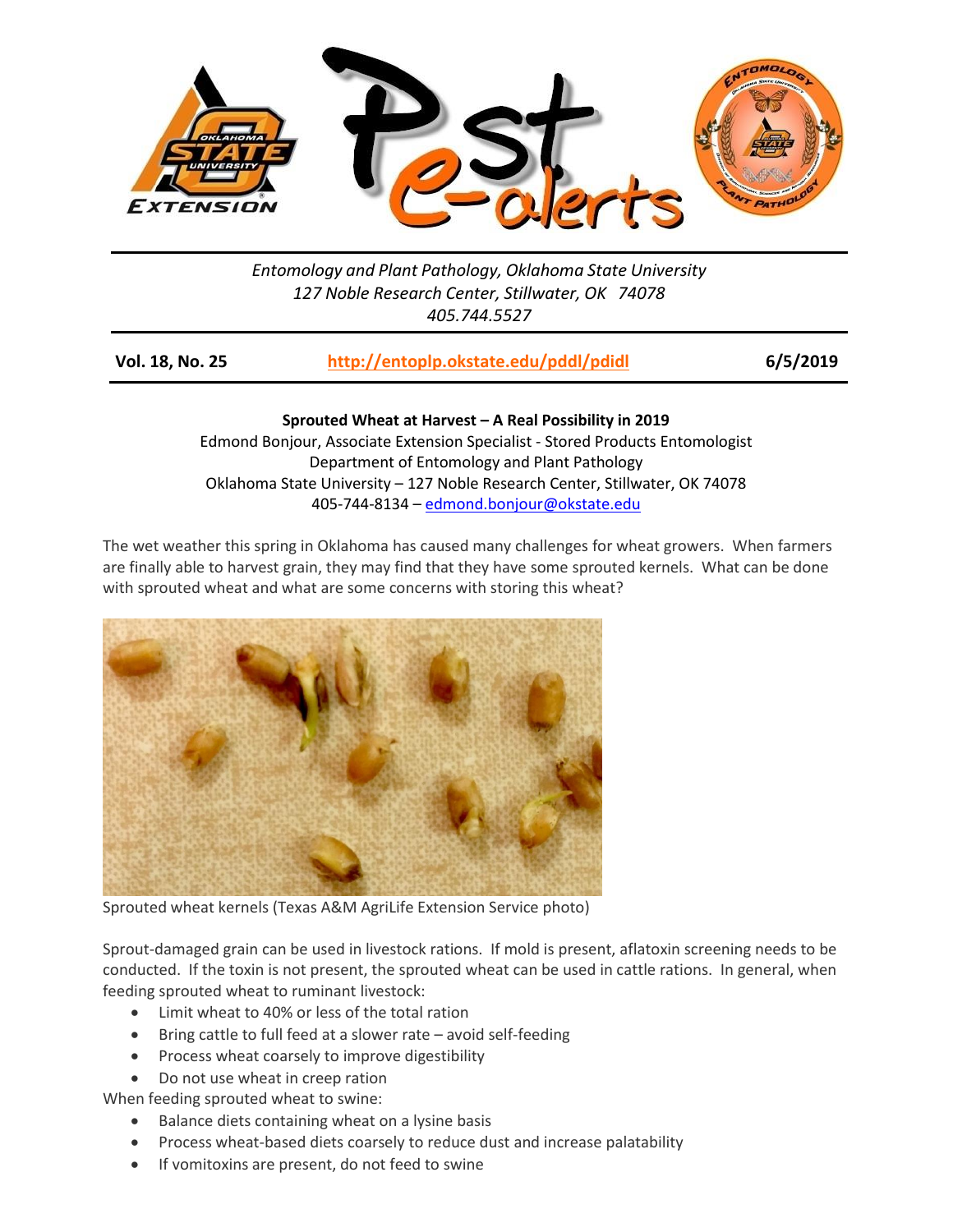Wheat with a moisture content of more than 12.5% will be at risk in storage regardless of test weight, sprouting, or quality. The higher the moisture content, the higher the risk. **Please note that the moisture content of sprouted grain is actually 1.0 to 1.5% higher than the grain moisture meter indicates.** Moist grain also increases the chance of having mold, mustiness, odor, and insect damage. High moisture content in wheat must be reduced as quickly as possible to ensure successful storage. One way to reduce the moisture content of stored grain is with aeration.

During summer aeration, 1/2% moisture can be removed from 12% grain during one cooling cycle. A cooling cycle is the amount of time required to cool the grain mass from one temperature to another. Bins with areation fans producing 1/10 cfm/bu may require as much as 150 hours of fan operation to complete one cooling cycle if the grain in the bin is level. More time is required if the grain mass is peaked. More information about aeration for stored grain is available in Fact Sheets BAE-1102 and BAE-1103 [\(http://factsheets.okstate.edu/documents/bae-1102-aeration-systems-for-flat-bottom-round-bins/](http://factsheets.okstate.edu/documents/bae-1102-aeration-systems-for-flat-bottom-round-bins/) and [http://factsheets.okstate.edu/documents/bae-1103-aeration-system-design-for-cone-bottom-round](http://factsheets.okstate.edu/documents/bae-1103-aeration-system-design-for-cone-bottom-round-bins/)[bins/\)](http://factsheets.okstate.edu/documents/bae-1103-aeration-system-design-for-cone-bottom-round-bins/).

If aeration is not available, turn the grain mass to mix layers of moist and drier grain. Coring the bin, by pulling the center core of grain out of the bin using the unload spout or hopper conveyer which removes much of the fine material, improves distribution of air during aeration.

Insect management for short-term storage of sprouted wheat should not be an issue. However, long-term storage of high moisture grain can lead to a significant reduction in grain quality. Certain stored grain insects, such as the rice weevil which causes insect damaged kernels (IDK), must have grain that is at least 12.5% moisture or higher to survive. Therefore, if your grain is moist, additional insect species may attack your grain during storage. Rice weevils will not be found in drier grain. It is critical to pay attention to potential insect activity throughout the storage period to keep the grain at high quality. Having good quality grain at the time of market will only happen if regular insect monitoring occurs.



Rice weevil (Photo by Edmond Bonjour)

Spouted wheat in storage facilities respires at a higher rate than dry grain and the oxygen is converted to carbon dioxide. This can create a safety hazard for workers entering the storage facility. Check for low oxygen or high carbon dioxide levels using appropriate detectors. Operating aeration fans for 30-60 minutes prior to entering a bin will bring in fresh air and reduce the chance of a hazardous situation.